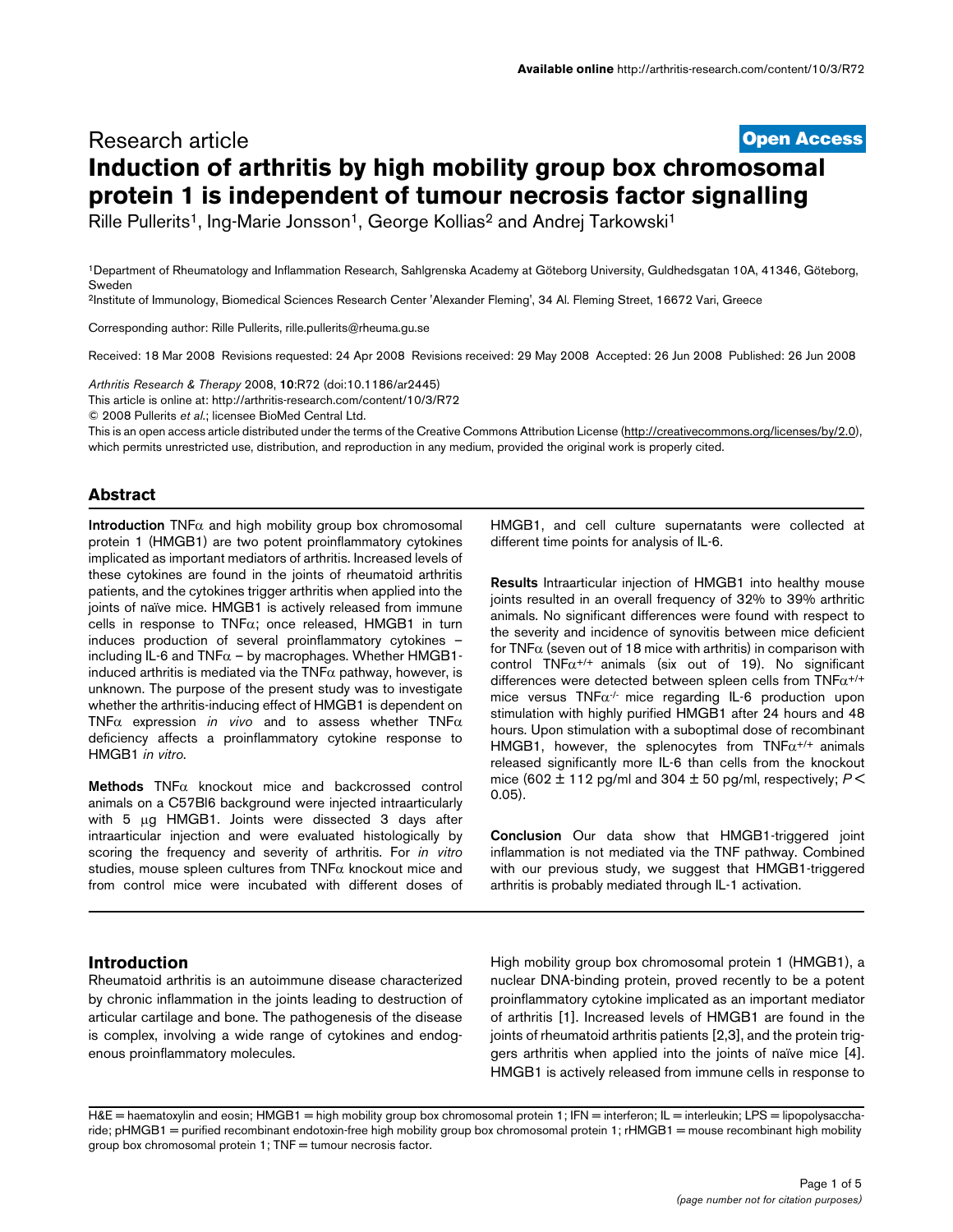different stimuli, including  $TNF\alpha$  and lipopolysaccharide (LPS). Previous studies have reported that IFN-γ plays an important role in the regulation of HMGB1 release partly through a  $TNF\alpha$ -dependent mechanism [5]. Chen and colleagues demonstrated that direct suppression of TNF activity with neutralizing antibodies or genetic disruption of TNF expression partially attenuated LPS-induced HMGB1 release from macrophages [6]. Once released, HMGB1 generates a positive feedback loop and in turn induces production of several proinflammatory cytokines – such as IL-6, IL-1 $\beta$  and TNF $\alpha$ – by macrophages, thereby sustaining prolonged inflammation [7].

To what extent the ability of HMGB1 to induce arthritis is mediated via the TNF $\alpha$  pathway and whether the presence of TNF $\alpha$ gene affects the proinflammatory cytokine production in response to HMGB1, however, are unknown. In the present study we examined whether the HMGB1-induced joint inflammation is dependent on  $TNF\alpha$  signalling.

# **Materials and methods Mice**

Female and male  $TNF\alpha$  knockout mice and backcrossed control animals on a C57Bl6 background were bred at the Institute of Immunology, Biomedical Sciences Research Center 'Al. Fleming', Greece. The animals were housed in the animal facility of the Department of Rheumatology and Inflammation Research, University of Göteborg, Sweden. The mice were kept under standard conditions of temperature and light, and were fed laboratory chow and water *ad libitum*. The study was approved by the Ethical Committee of Göteborg University, and the requisitions of the National Board for Laboratory Animals were followed.

# **Reagents**

Mouse recombinant HMGB1 (rHMGB1) was expressed in *Escherichia coli* and purified to homogeneity as previously described [8]. Preparations were tested for LPS content by the chromogenic *Limulus* amebocyte lysate assay and contained <2 ng endotoxin/μg rHMGB1. Highly purified recombinant endotoxin-free HMGB1 (pHMGB1) (purchased from HMGBiotech, Milano, Italy) was also used for experiments. LPS from *E. coli* serotype 055:B5 was purchased from Sigma (Saint Louis, MO, USA).

## **Injection protocol**

In the first experiment,  $TNF\alpha^{-1}$  mice and backcrossed control animals on a C57Bl6 background were injected intraarticularly with 5 μg pHMGB1. In the second experiment, mice received the intraarticular injection of 5 μg rHMGB1 and the contralateral knee was injected with 10 ng LPS, which corresponded to the amount of LPS found in rHMGB1 preparations.

### **Histologic examination**

Three days after the intraarticular injections, the optimal time to trigger synovitis [4], the mice were sacrificed. The knee joints were removed, fixed in 4% formaldehyde, decalcified, embedded in paraffin, sectioned and stained with H&E. All of the slides were assessed in a blinded manner by two researchers (RP and AT). The extent of synovitis was judged on an arbitrary scale from grade 0 to grade 3, as described elsewhere [4].

### *In vitro* **experiments**

Spleen cells from  $TNF\alpha^{-1}$  mice and from control mice were prepared as previously described [9] and were stimulated with different doses of rHMGB1 and pHMGB1. The corresponding amount of LPS from *E. coli* was used for cell stimulation as a control for rHMGB1. Cell culture supernatants were collected after 24 hours and 48 hours for determination of the IL-6 level, as previously described [9].

For the *in vitro* proliferation assay, splenocyte cultures were prepared; the cells were then incubated for 72 hours in 96 well plates with final concentrations of 0.05 μg/ml, 0.5 μg/ml, and 5 μg/ml pHMGB1. Culture medium was used as a negative control, and concavalin A at a concentration of 2.5 μg/ml as a positive control. The cultures were pulsed with  $1 \mu$ Ci tritiated thymidine 12 hours before harvesting, and the tritiated thymidine uptake was counted in a beta counter. The proliferative response is expressed as the mean ± standard error of the mean (median) counts per minute of triplicate samples from five spleens in each group.

### **Statistical analysis**

Nonparametric methods were used for statistical comparisons since the data showed a non-normal distribution. Statistical differences between independent groups were calculated using the Mann–Whitney U test. *P* < 0.05 was considered significant.

### **Results**

## **Induction of arthritis by HMGB1 in TNF**α**-/- mice and in control mice**

To assess the importance of the TNF $\alpha$  signalling pathway in HMGB1-triggered arthritis,  $TNF\alpha^{-1}$  mice and control  $TNF\alpha^{+/+}$ mice were given a single intraarticular injection of 5 μg pHMGB1 into a knee joint. This dose has been established in previous experiments to induce arthritis [4]. Intraarticular injection of HMGB1 into healthy mouse joints resulted in an overall frequency of 32% to 39% arthritic animals as assessed histologically. No significant differences were found with respect to the severity and incidence of arthritis between mice deficient for TNF $\alpha$  (seven out of 18 mice with arthritis) in comparison with control  $TNF\alpha^{+/+}$  animals (six out of 19). The inflammation was characterized by mild synovitis (Figure 1).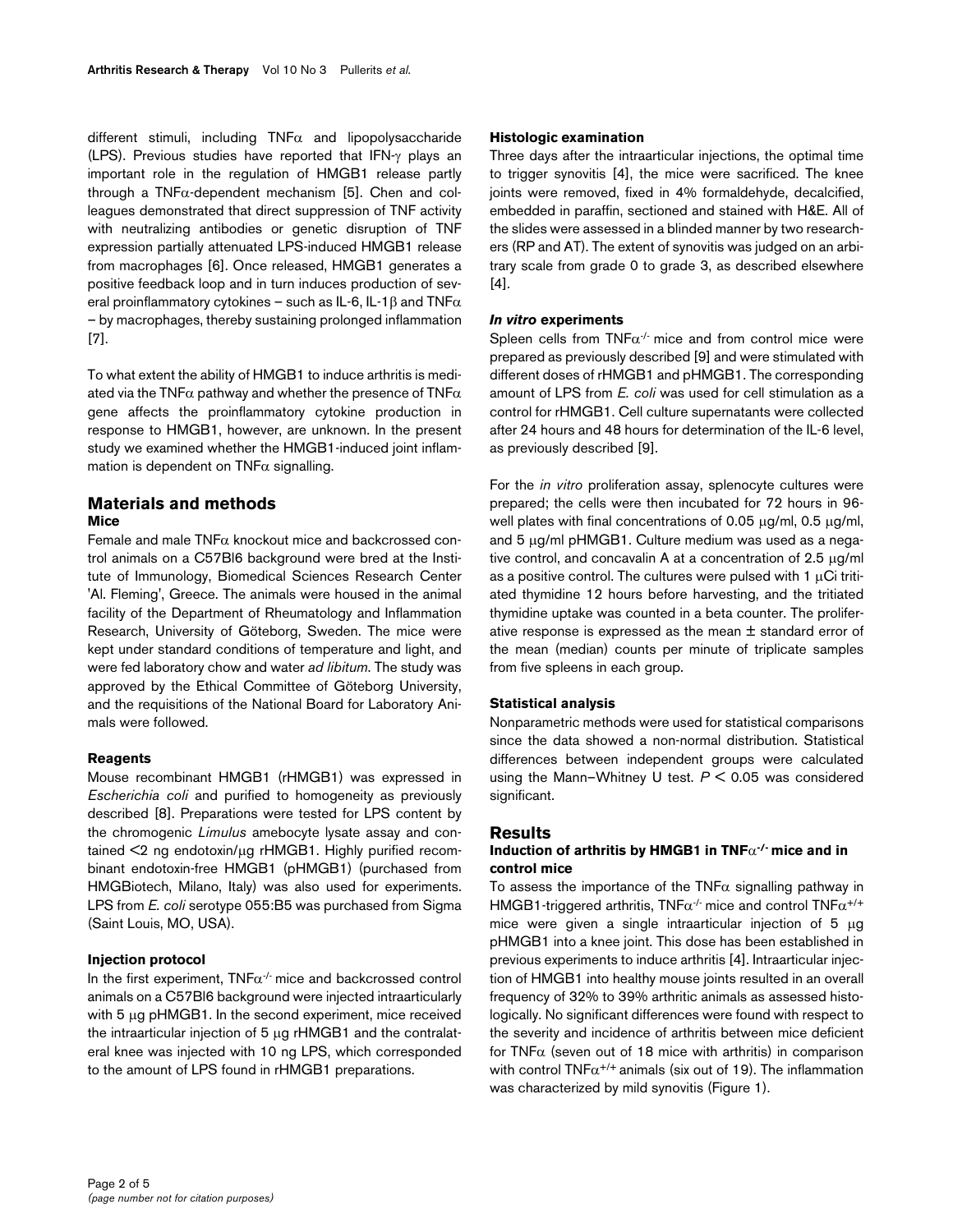

Arthritis induction by high mobility group box chromosomal protein 1 in TNF $\alpha$ <sup>-/-</sup> mice and controls. Arthritis incidence (%) and arthritis severity scores (mean  $\pm$  standard error of the mean) are shown in TNF $\alpha$ <sup>-/-</sup> mice (squares) and in control mice (circles)  $(n = 18$  to 19 per group) following a single intraarticular injection of 5 μg high mobility group box chromosomal protein 1 (HMGB1). Empty squares/circles, individual mice (*n* = five to six per group) receiving recombinant HMGB1 containing a minimal amount of lipopolysaccharide (see Materials and methods); filled squares/circles, mice  $(n = 12$  to 14 per group) receiving lipopolysaccharide-free HMGB1.

Six mice in both groups received 5 μg rHMGB1 intraarticularly, which is known to contain a higher concentration of LPS. As a control, the contralateral knee joint of those mice was injected with 10 ng LPS, a dose corresponding to the LPS present in the rHMGB1 preparations used for injection. We could not observe any significant differences regarding arthri-

#### **Available online** http://arthritis-research.com/content/10/3/R72

tis severity in mice receiving rHMGB1 between mice with or mice without the functional TNF $\alpha$  gene (Figure 1). Two mice out of the six injected with 10 ng LPS displayed mild synovitis in both groups irrespective of the presence or absence of the TNF $\alpha$  gene. These results indicate that HMGB1 induces joint inflammation *in vivo* independently of the TNFα pathway.

### **Cytokine response to HMGB1 in TNF-/- mice**

We next examined whether  $TNF\alpha$  deficiency affects a proinflammatory cytokine response to HMGB1 *in vitro*. Mouse splenocytes from TNF $\alpha$ <sup>-/-</sup> mice and from control TNF $\alpha$ <sup>+/+</sup> mice were stimulated with 0.05 μg, 0.5 μg and 5 μg pHMGB1 for 24 hours and 48 hours, and the IL-6 production in cell culture supernatants was determined. Stimulation with pHMGB1 did not induce significant IL-6 release from  $TNF\alpha^{1}$  cells as compared with  $TNF\alpha^{+/+}$  splenocytes at any time point and irrespective of the pHMGB1 concentration used (Table [1](#page-2-0)).

In another experiment, spleen cells from TNF<sup>-/-</sup> mice and from control mice were prepared and stimulated with 0.5 μg/ml and 5 μg/ml rHMGB1 for 24 hours and 48 hours. As a control, the splenocytes were stimulated with 10 ng LPS, a dose corresponding to that present in the highest HMGB1 preparations. The results show that, upon stimulation with 0.5 μg/ml rHMGB1, the  $TNF\alpha^{+/+}$  cells released significantly more IL-6 than cells from the knockout mice after 24 hours (*P* < 0.05) and 48 hours (*P* < 0.03) (Table [1\)](#page-2-0). No significant differences were detected, however, between spleen cells from  $TNF\alpha^{+/+}$ mice versus  $TNF\alpha$ <sup>-/-</sup> mice regarding IL-6 production upon stim-

#### <span id="page-2-0"></span>**Table 1**

**Production of IL-6 following 24 hours and 48 hours of stimulation with different doses of purified recombinant endotoxin-free high mobility group box chromosomal protein 1 (pHMGB1) and mouse recombinant high mobility group box chromosomal protein 1 (rHMGB1)**

| Time     | Mice                        | $IL-6$ production ( $pg/ml$ ) |                       |                         |                         | Lipopolysaccharide <sup>a</sup> |
|----------|-----------------------------|-------------------------------|-----------------------|-------------------------|-------------------------|---------------------------------|
|          |                             | $0 \mu q$ /ml HMGB1           | $0.05 \mu$ g/ml HMGB1 | $0.5 \mu g/ml$ HMGB1    | $5 \mu g/ml$ HMGB1      |                                 |
| PHMGB1   |                             |                               |                       |                         |                         |                                 |
| 24 hours | TNF $\alpha$ <sup>-/-</sup> | $17.0 \pm 2.3$                | $17.6 \pm 2.2$        | $17.8 \pm 2.4$          | $13.1 \pm 4.6$          | $2,460 \pm 226$                 |
|          | $TNF\alpha^{+/+}$           | $16.2 \pm 1.9$                | $15.9 \pm 2.0$        | $16.8 \pm 3.2$          | $7.3 \pm 3.1$           | $6,905 \pm 1,763$               |
| 48 hours | TNF $\alpha$ <sup>-/-</sup> | $19.1 \pm 3.0$                | $20.1 \pm 2.9$        | $17.0 \pm 1.6$          | $26.3 \pm 3.8$          |                                 |
|          | TNF $\alpha^{+/+}$          | $19.8 \pm 2.2$                | $18.3 \pm 2.2$        | $14.2 \pm 2.3$          | $20.2 \pm 3.2$          |                                 |
| RHMGB1   |                             |                               |                       |                         |                         |                                 |
| 24 hours | TNF $\alpha$ <sup>-/-</sup> | $28 \pm 16$                   |                       | $304 \pm 50^{*}$ (314)  | $2,317 \pm 264$ (2,271) | $146 \pm 46$ * (130)            |
|          | TNF $\alpha^{+/+}$          | $68 \pm 11$                   |                       | $602 \pm 112$ (558)     | $3,046 \pm 757$ (2,504) | $344 \pm 63 (359)$              |
| 48 hours | TNF $\alpha$ <sup>-/-</sup> | $213 \pm 58$                  |                       | $468 \pm 56$ (500)      | $2,541 \pm 258$ (2,588) | $238 \pm 79$ (207)              |
|          | TNF $\alpha^{+/+}$          | $263 \pm 33$                  |                       | $1,133 \pm 202$ (1,062) | $4,114 \pm 941$ (3,527) | $438 \pm 62$ (408)              |

Data presented as the mean ± standard error of the mean of 10 mice per each group (pHMGB1), and the mean ± standard error of the mean (median) of four mice in each group (rHMGB1). HMGB1, high mobility group box chromosomal protein 1. apHMGB1, 5 μg/ml; rHMGB1, 10 ng/ ml.  $*P < 0.05$  TNF $\alpha$ <sup>1</sup> mice versus control mice.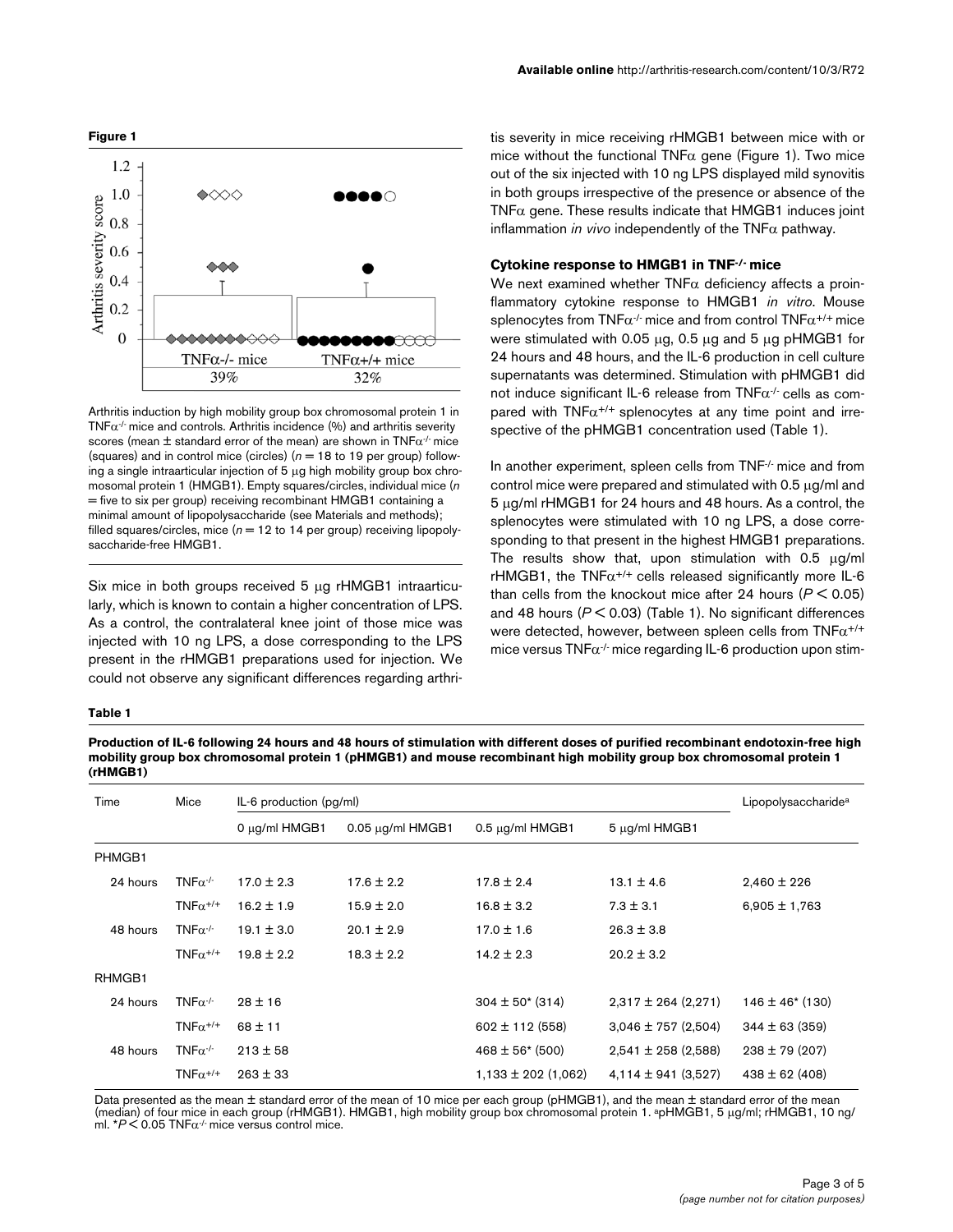ulation with 5 μg/ml rHMGB1 after 24 hours and 48 hours. As a control, stimulation with 10 ng/ml LPS (corresponding to the amount found in 5 μg/ml rHMGB1) induced approximately 100 times less IL-6 than stimulation with 5 μg/ml rHMGB1 in TNF $\alpha^{+/+}$  cultures as well as TNF $\alpha^{+/}$  splenocyte cultures after 24 hours and 48 hours (Table [1](#page-2-0)).

## **Proliferation**

To assess the impact of HMGB1 on the reactivity of immunocompetent cells in the presence or absence of the  $TNF\alpha$  gene, spleen cells from  $TNF\alpha^{+/+}$  mice and from knockout mice were stimulated with different concentrations of endotoxin-free pHMGB1 and the proliferative response was scored after 72 hours. Upon stimulation with the highest HMGB1 dose (5 μg/ ml),  $TNF\alpha^{+/+}$  mice had a significantly better proliferative response than their knockout littermates (285  $\pm$  51 (median 264) counts per minute versus  $197 \pm 15$  (median 185) counts per minute, respectively; *P* < 0.05), whereas no differences were seen regarding proliferation at lower HMGB1 concentrations (Figure 2). In addition, knockout mice had a threefold to fourfold lower response to concavalin A, a compound known to act on T lymphocytes, as compared with the  $TNF\alpha^{+/+}$  mice  $(3,700 \pm 246$  (median 3,668) counts per minute versus 7,423  $\pm$  1,043 (median 6,550) counts per minute, respectively;  $P =$ 0.009).

# **Discussion**

In the present study we demonstrate that HMGB1-triggered joint inflammation is not mediated via the TNF pathway since the arthritis incidence and severity remained similar in mice deficient for  $TNF\alpha$  and in backcrossed C57Bl6 control animals.

We have previously shown that the overall frequency and severity of HMGB1-induced arthritis varies between different mouse strains. In the case of C57Bl/6 mice, only 40% develop arthritis – and the severity of inflammation in the joints also proved to be significantly lower in comparison with other mouse strains tested [4]. In the present study we observed mild synovial inflammation in 32% to 39% of mice upon intraarticular injection of HMGB1, which is in accordance with our previous report [4].

In our *in vitro* study we observed no differences regarding IL-6 production from splenocyte cultures between  $TNF\alpha$ <sup>-/-</sup> mice and  $TNF\alpha^{+/+}$  mice in response to stimulation with either endotoxin-free or LPS-containing HMGB1. The latter LPS-containing HMGB1, however, induced a much higher IL-6 response





Impact of high mobility group box chromosomal protein 1 on reactivity in the presence/absence of  $TNF\alpha$ . Proliferative responses of splenocytes from TNFα+/+ mice and from TNFα-/- mice (*n* = five mice per group) incubated with different doses of **(a)** lipopolysaccharide-free purified recombinant endotoxin-free high mobility group box chromosomal protein 1 (pHMGB1) or **(b)** concavalin A (con A). Box plots, 25th and 75th percentiles; horizontal solid lines, medians; horizontal hatched lines, means; vertical bars, 5th and 95th percentiles. Statistical differences were calculated using the Mann–Whitney U test. CPM, counts per minute.